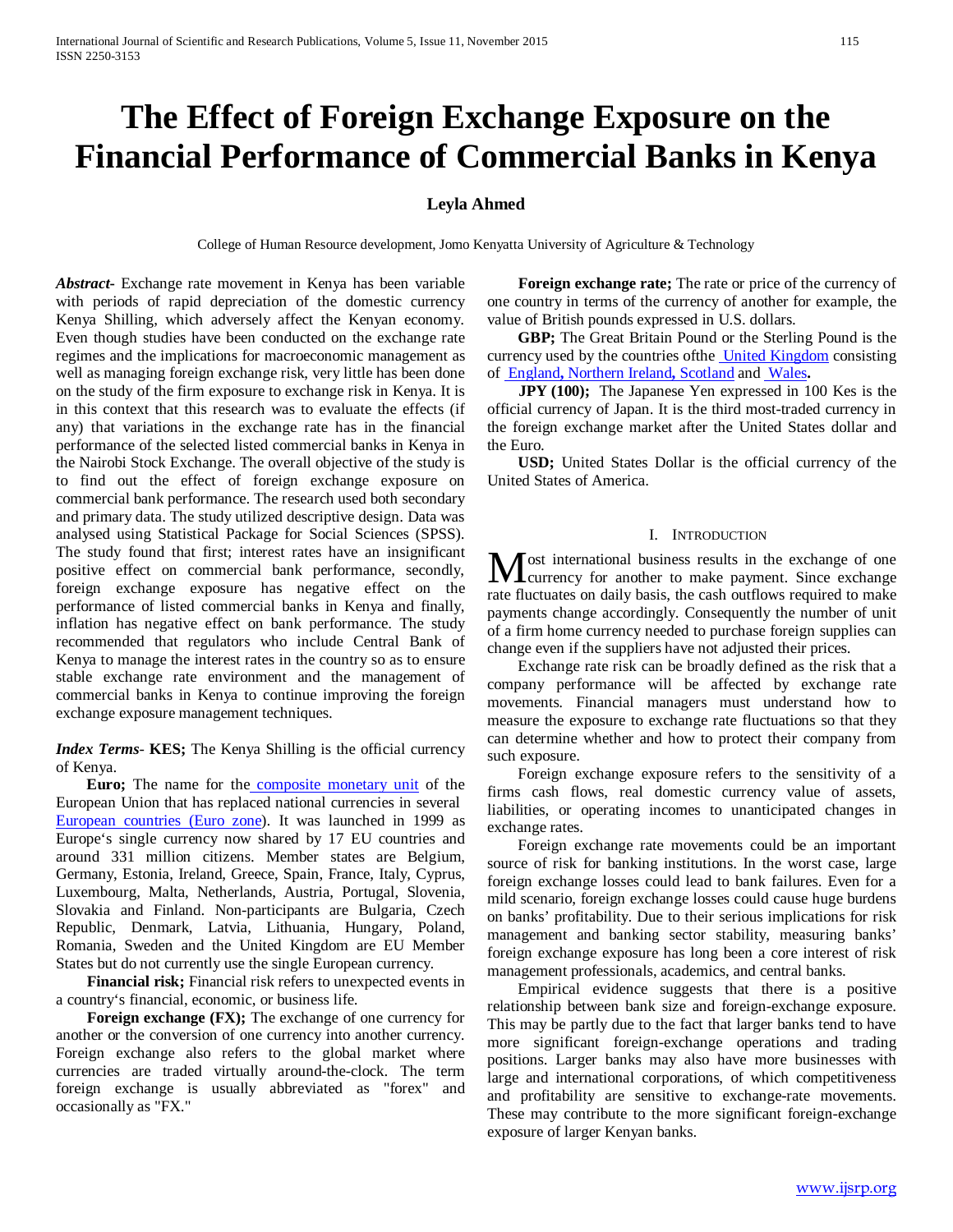In addition, the average foreign-exchange exposures of commercial banks in Kenya are high. This may reflect the lack of financial instruments available for Kenya banks to hedge their foreign-exchange risk, or that the banks are less experienced in managing foreign-exchange risk. However, partly due to the lack of data, past analyses on the foreign exchange exposure of Commercial banks are rather primitive which mainly focused on the quantification of foreign exchange exposure arising from the banks' unhedged foreign assets and liabilities (i.e. direct or transaction exposures). A bank's loan to an exporter as an example demonstrate that banks that perfectly hedge their accounting exposure could still be exposed to significant foreign exchange risk if exchange rate movements affect cash flows, competitiveness, and credit risk of banks' customers significantly(i.e. indirect or economic exposures). This indicates that the sources of foreign exchange risk of banks are far more than just their holdings of net foreign assets.

 It is also found that foreign-exchange exposure tends to be different among banks, with negative foreign-exchange exposure more prevalent for larger banks, suggesting that an appreciation of the kes tends to reduce their equity values. Since larger banks constitute a major portion of assets in the banking sector, this empirical result suggests that an appreciation of the kes is likely to hamper the banking sector's performance. Together with the fact that decreases in equity values generally imply higher default risk, how banks would be affected under different scenarios of kes appreciation should be closely monitored.

 Like many firms, banks can be affected by exchange rate fluctuations. Exchange rates affect most directly those banks with foreign currency transactions and foreign operations. Even without such activities, exchange rates can affect banks indirectly through their influence on the extent of foreign competition, the demand for loans, and other aspects of banking conditions.

## II. NATURE AND MEASUREMENT OF FOREIGN EXCHANGE RISKS

 The importance of foreign exchange exposure increased shortly after 1973 as the world moved towards a flexible exchange rate system. While banks faced currency risks prior to that time as there were significant deviations from purchasing power parity, foreign exchange risk became explicitly and nominally much more important after 1973. Exposure to foreign risk can arise when the domestic currency values of assets, liabilities and cash flows denominated in a foreign currency are subject to change due to exchange rate changes. Under the perfect market conditions and if parity conditions in the foreign exchange market (purchasing power and interest rate) hold, changes in the domestic currency values of foreign assets, liabilities and cash flows should offset changes in exchange rates so that there would be no foreign exchange exposure. Because of market frictions and deviations from rational expectations, most commercial banks face significant exposure to exchange rate changes.

# **2.1 Four Methods To Translate Foreign Currency To Home Currency**

 **Current/Non-Current Method:** All current assets and current liabilities are translated at current exchange rates.

 **Monetary/Non-Monetary Method**: All monetary assets and liabilities are translated at current exchange rates.

 **Temporal Method**: Same as monetary/non-monetary method but inventory may be translated at current exchange rate if it is shown at market value.

 **Current Rate Method**: All balance sheet and income statement items are translated at current exchange rate.

# **2.2 Classification Of Forex Exposures And Averting Strategies**

 Financial economists distinguish between three types of currency exposures- transaction exposures, translation exposures and economic exposures. All three affect the bottom- line of the business. Transaction exposure can be defined as "the sensitivity of realized domestic currency values of the firm's contractual cash flows denominated in foreign currencies to unexpected exchange rate changes. Transaction exposure is the gain or loss that might occur during settlement of foreign exchange transaction. Such a transaction could be the sale/ purchase of product or services, lending or borrowing of money or any other transaction involving mergers and acquisitions.

 Transaction exposure arises from fixed price contracting in a world where exchange rates are changing randomly. The profitability of the export transaction can be completely wiped out by the movement in the exchange rate. Such transaction exposures arise whenever a business has foreign currency denominated receipt and payment. The risk is an adverse movement of the exchange rate from the time the transaction is budgeted till the time the exposure is extinguished by sale or purchase of the foreign currency against the domestic currency.

 Four different strategies are available to a company for managing foreign currency risk: take no action; Trade positions actively; always hedge everything and selectively hedge risk. For most companies the first two approaches are impractical alternatives. The third option- to adopt a fully hedged strategy- is costly and offers no flexibility, but does relieve management of the need to take an active decision- making posture. A selective hedging policy, however, relies on economic decision making as the basis for judging the company's exposure to risk or, conversely, ability to gain. The company should cover only those exposures where the currency risk exceeds the cost of hedging. Treasury should constantly evaluate and reassess its risk to currency fluctuations and the cost of hedging exposures on a selective basis.

 A variety of hedging techniques are available for managing currency risk. These techniques may be classified under two groups: internal techniques- those aimed at reducing or preventing an exposed position from arising and external techniques typically contractual measures aimed at minimizing exchange losses that may result from an existing exposure. Each company must specify which hedging products are acceptable for managing their exposures. Treasury staff must have clear guidelines within which to function on a day-to-day basis.

## III. FOREIGN EXCHANGE RISK IN COMMERCIAL BANKS

 Commercial banks, actively deal in foreign currencies holding assets and liabilities in foreign denominated currencies,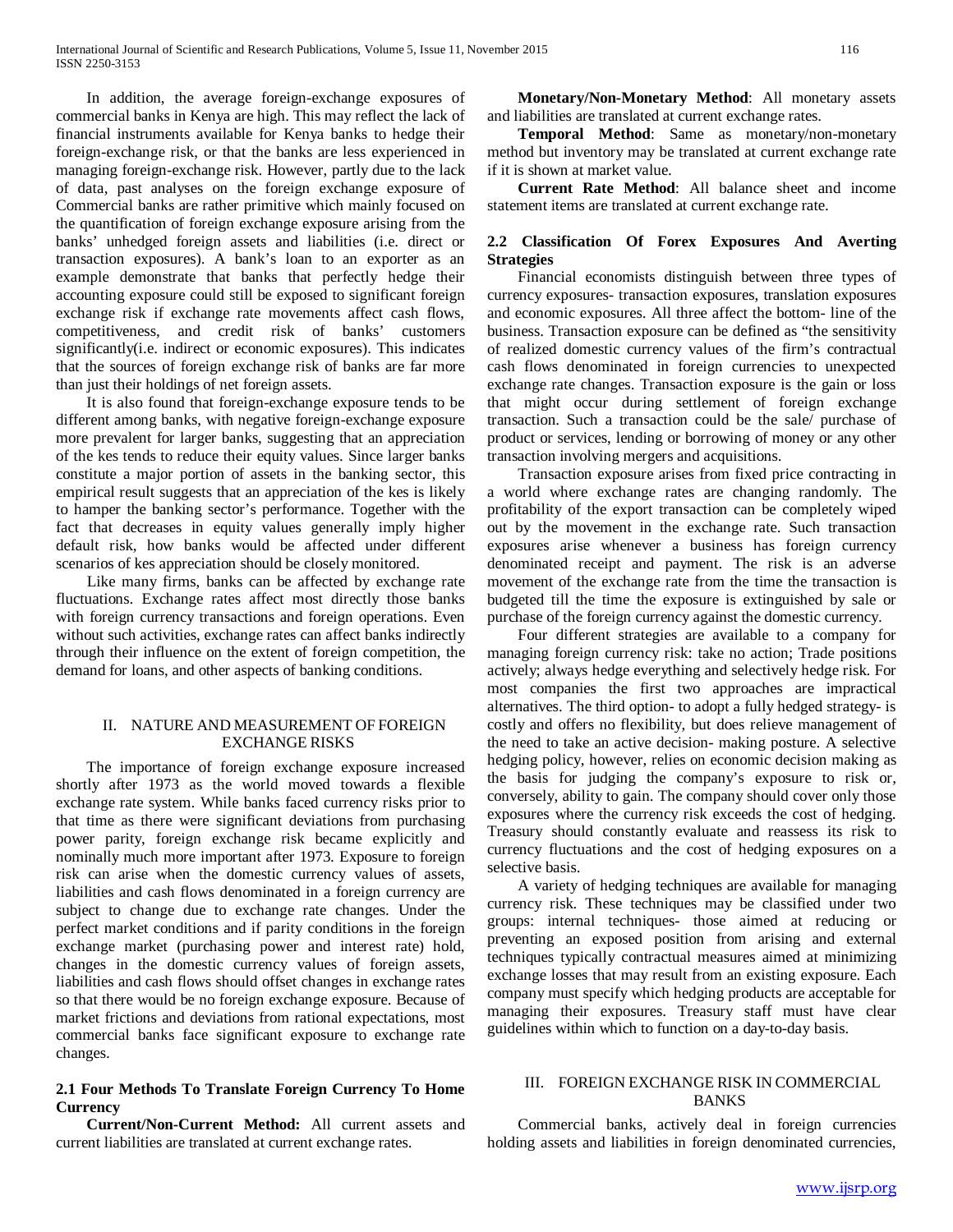are continuously exposed to Foreign Exchange Risk. Foreign Exchange Risk of a commercial bank comes from the state of the state of the state  $\sim$ very trade and non-trade services.

Foreign Exchange Trading Activities include:

- 1. The purchase and sale of foreign currencies to allow customers to partake in and complete international commercial trade transactions.
- 2. The purchase and sale of foreign currencies to allow customers (or the financial institution itself) to take positions in foreign real and financial investments.
- 3. The Purchase and sale of foreign currencies for hedging purposes to offset customer exposure in any given currency.
- 4. To purchase and sale of foreign currencies for speculative purposes base on forecasting or expecting future movements in Foreign Exchange rates. The above mentioned Trade Activities do not expose a commercial bank to foreign exchange risk as a result of all of the above. The commercial bank is exposed to foreign exchange risk only up to the extent to which it has not hedged or covered its position. Wherever there is any uncertainty that the future exchange rates will affect the value of financial instruments, there lies the foreign exchange risk of a commercial bank. Foreign Exchange risk does not lie where the future exchange rate is predefined by using different instruments and tools by the bank.

# IV. FOREIGN CURRENCY EXPOSURE OF A COMMERCIAL BANK

 Any unhedged position in a particular currency gives rise to foreign exchange risk and such a position is said to be Open Position in that particular currency. If a bank has sold more foreign currency than it has purchased, it is said to be Net Short in that currency, alternatively if it has purchased more foreign currency than it has purchased than it is in Net Long position. Both of these positions are exposed to risk as the foreign currency may fall in value as compared to local or home currency and becomes a reason for substantial loss for the bank if it is in Net Long position or the foreign currency may rise in value and cause losses if the bank is Net Short in that currency. Long Position is also known as overbought or Net Asset Position and Short Position is also known as Net Liability or Oversold Position. Sum of all the Net Asset positions & Net Liability positions is known as Net Open Position or Net Foreign Currency Exposure. "Net Foreign Currency Exposure" gives the information about the Foreign Exchange Risk that has been assumed by the bank at that point of time. This figure represents the unhedged position of bank in all the foreign currencies. A negative figure shows Net Short Position whereas positive figure shows Net Open Position.

## **4.1 Net Foreign Currency Exposure**

 The very first research question is to check whether there is any Net Foreign Currency Exposure assumed by the commercial banks in Kenya. For this

purpose, Annual Financial Statements of listed commercial banks are studied. As per the statutory requirements, all the banks operating in Kenya including commercial banks have to mention in the notes to financial statements "Net Foreign Currency Exposure" in Kenyan shillings, the calculated net position by bank, under the heading of "Foreign Exchange Risk". Whether this Net Foreign Currency Exposure varies from bank to bank or there is a set rule for all the banks? If a bank has zero Net Foreign Currency Exposure, it means it has all of its assets and liabilities hedged and offset against other currencies or in the same currency. It can be analyzed either relative to Total Assets or Net Assets of the bank; however, it is more appropriate to analyze it with its relativeness to Net Assets. Therefore, a new variable is constructed i.e. "Net Foreign Currency Exposure relative to Net Assets.

## **4.2 Kinds of Foreign Exchange Exposure**

 Risk management techniques vary with the type of exposure (accounting or economic) and term of exposure. Accounting exposure, also called translation exposure, results from the need to restate foreign subsidiaries' financial statements into the parent's reporting currency and is the sensitivity of net income to the variation in the exchange rate between a foreign subsidiary and its parent.

 Economic exposure is the extent to which a firm's market value, in any particular currency, is sensitive to unexpected changes in foreign currency. Currency fluctuations affect the value of the firm's operating cash flows, income statement and competitive position, hence market share and stock price. Currency fluctuations also affect a firm's balance sheet by changing the value of the firm's assets and liabilities, accounts payable, accounts receivables, inventory, loans in foreign currency, investments in foreign banks; this type of economic exposure is called balance sheet exposure.

 Transaction exposure is a form of short term economic exposure due to fixed price contracting in an atmosphere of exchange-rate volatility. The most common definition of the measure of exchange-rate exposure is the sensitivity of the value of the firm proxies by the bank's stock return, to an unanticipated change in an exchange rate.

# **4.3 Factors that Affect Foreign Currency Exposure Political Stability**

 The political stability of the country or countries that use a foreign currency influences how risky it is to hold their currency. Countries with long-standing, stable governments like the United States and Japan are likely to enjoy relatively stable currency values. On the other hand, countries that experience political turmoil such as frequency changes in government leadership, protests, riots and civil wars may experience greater fluctuations in the value of their currency. For example, the value of currency in Somalia drops suddenly when a new political faction attempts to take power. Unexpected political, economic, social and environmental events that affect foreign nations are an everpresent risk in foreign currency trading.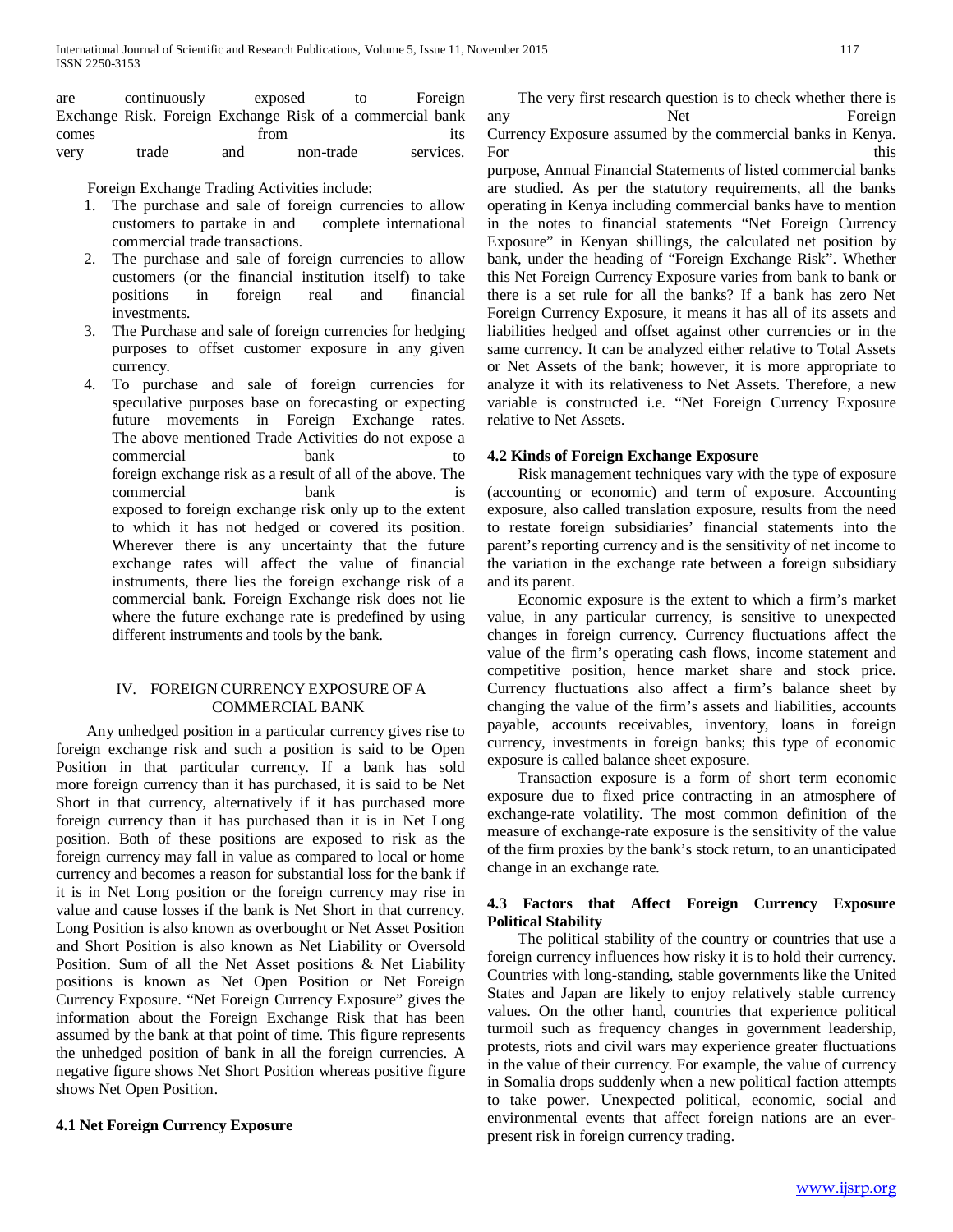Inflation is the rate at which prices increase in an economy, which is another factor that makes it risky to hold foreign currency. If inflation rises in one country it can make their currency value fall with respect to currencies in other countries that do not experience the same increase in inflation. Inflation is difficult to predict and based largely upon expectations and the monetary policy of the government. For instance, if a certain country decided to print a large amount of new currency to pay off debts, it would likely lead to inflation which could cause the value of the currency to decline rapidly.

 Interest rates can also influence currency values. If interest rates are high in a certain country, it tends to increase the demand for their currency and increase the currency's value. If the foreign nation decides to reduce interest rates, it can cause demand for the currency to fall resulting in a declining currency value.

#### **Fraud**

 Foreign currency trading has the potential to yield large profits in short periods of time, which attracts predators that attempt to defraud hopeful FOREX investors. According to The U.S. Commodity Futures Trading Commission (CFTC), if you are solicited by a company that claims to trade foreign currencies, it may be an attempt at defrauding you. The commission recommends that investors steer clear of opportunities that sound too good to be true, offer high, guaranteed returns, or claim that investments carry little or no risk.

## V. FOREIGN EXCHANGE RISK & ITS ASSOCIATION WITH OTHER TYPES OF RISKS

 Foreign exchange risk is not only the impact of adverse exchange rate movements on the earnings of the bank due to different open positions held; it impacts the earnings & capital of bank in different ways.

 As per Risk Management Guidelines published by Central Bank of Kenya for Commercial banks, Foreign exchange risk also exposes a bank to Interest Rate Risk due to the mismatches in the maturity pattern of foreign assets and liabilities. Even if the maturities of different assets and liabilities are properly matched, mismatches in the maturities of forward positions taken by bank also expose it to interest rate risk. Since the banks hold assets and liabilities in foreign currency, it also poses a serious risk of Counterparty (default) Risk, although in such case there is no principal is at stake due to the notional principal of the contracts but still the bank has to enter into different spot and forward positions to cover such failed transactions.

 In this case bank faces replacement cost depending upon the exchange rates at that time. The forex transactions with the parties situated outside the home country also lead to Time Zone Risk, risk arising because of difference of settlement time between the markets in two different time-zones, and Sovereign or Country Risk.

# VI. FOREIGN EXCHANGE RISK MANAGEMENT

 Foreign currency exchange risk is the additional riskiness or variance of a firm's cash flows that may be attributed to currency fluctuations. Normally, foreign currency risk exists in three forms; translation, transaction and economic exposures.

 Foreign currency risk management involves taking decisions which aim at minimizing or eliminating the negative effects of currency fluctuations on balance sheet and income statement values, a firm's receipts and payments arising out of current transactions and on long term future cash flows of the bank.

 Creativity by managers and innovations in financial instruments have made available to banks mitigating tools that can be followed in managing the impact of foreign currency rate fluctuations. These tools are commonly known as hedging techniques. A hedge is a means of prevention against a possible probable loss. Hedging is the process of reducing exposure and consists of a number of techniques intended to offset or minimize the exchange risk of loss on the assets or liabilities which are denominated in a foreign currency. Some hedging techniques can be implemented within the firm without involving any marketbased financial instruments. These are known as internal hedging techniques. All other techniques necessitate taking recourse to market-based financial instruments. These are external hedging techniques.

#### **6.1 Hedging Strategies**

 **Contractual Hedge**: Forward, money, futures and options market hedges.

 Operating Hedge: Risk-sharing agreements, leads and lags in payment terms, swaps and other strategies.

**Natural Hedge**: Offsetting operating cash flows.

 **Financial Hedge**: Offsetting debt obligation or some type of financial derivative such as a swap.

 Currency futures, swaps, options, forward contracts can be used to stabilize cash flows or bank can borrow or lend in a foreign currency. Financial hedging may be a more cost-effective strategy than operational hedging for many firms since it doesn't involve major redeployment of resources like building branches in other countries. While not a substitute for the long-term, financial hedging can be used to stabilize the bank's cash flow.

## **6.2 Hedging Foreign Exchange Risk**

 There is a spectrum of opinions regarding foreign exchange hedging. Some banks feel hedging techniques as speculative or do not fall in their area of expertise and hence do not venture into hedging practices. Other firms are unaware of being exposed to foreign exchange risks. There are a set of firms who only hedge some of their risks, while others are aware of the various risks they face, but are unaware of the methods to guard the bank against the risks. There is yet another set of companies who believe shareholder value cannot be increased by hedging the firm's foreign exchange risks as shareholders can themselves individually hedge themselves against the same using instruments like forward contracts available in the market or diversify such risks out by manipulating their portfolio.

## **6.3 Hedging Strategies / Instruments**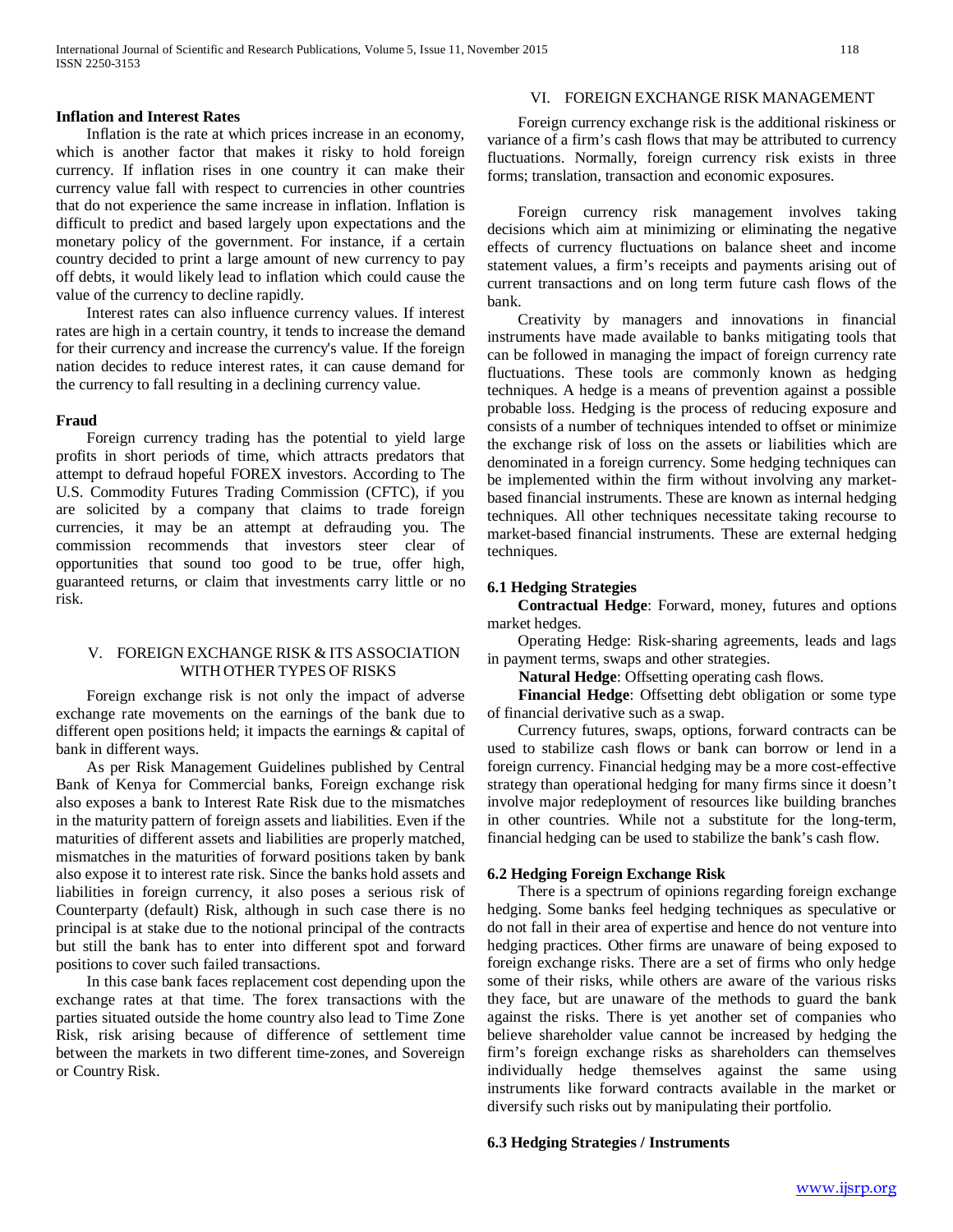A derivative is a financial contract whose value is derived from the value of some other financial asset, such as a stock price, a commodity price, an exchange rate, an interest rate, or even an index of prices. The main role of derivatives is that they reallocate risk among financial market participants, help to make financial markets more complete. The following outlines the hedging strategies using derivatives with foreign exchange being the only risk assumed:

## **Forwards**

 A forward is a made-to-measure agreement between two parties to buy/sell a specified amount of currency at a specified rate on a particular date in the future. The depreciation of the receivable currency is hedged against by selling a currency forward. If the risk is that of a currency appreciation, it can hedge by buying the currency forward. The main advantage of a forward is that it can be tailored to the specific needs of the firms and an exact hedge can be obtained. On the downside, these contracts are not marketable, they can't be sold to another party when are no longer required and are binding.

## **Futures**

 A futures contract is similar to the forward contract but is more liquid because it is traded in an organized exchange i.e the futures market. Depreciation of a currency can be hedged by selling futures and appreciation can be hedged by buying futures. Advantages of futures are that there is a central market for futures which eliminates the problem of double coincidence. Futures require a small initial outlay (a portion of the value of the future) with which significant amounts of money can be gained or lost with the actual forwards price fluctuations. This provides a sort of leverage.

#### **Options**

 A currency option is a contract giving the right, not the obligation, to buy or sell a specific quantity of one foreign currency in exchange for another at a fixed price; called the Exercise Price or Strike Price. The fixed nature of the exercise price reduces the uncertainty of exchange rate changes and limits the losses of open currency positions. Options are particularly suited as a hedging tool for contingent cash flows, as is the case in bidding processes. Call options are used if the risk is an upward trend in price (of the currency), while Put Options are used if the risk is a downward trend.

#### **Swaps**

 A swap is a foreign currency contract whereby the buyer and seller exchange equal initial principal amounts of two different currencies at the spot rate. The buyer and seller exchange fixed or floating rate interest payments in their respective swapped currencies over the term of the contract. At maturity, the principal amount is effectively re-swapped at a predetermined exchange rate so that the parties end up with their original currencies. The advantages of swaps are that firms with limited appetite for exchange rate risk may move to a partially or completely hedged position through the mechanism of foreign currency swaps, while leaving the underlying borrowing intact. Apart from covering the exchange rate risk, swaps also allow firms to hedge the floating interest rate risk.

#### VII. RECOMMENDATIONS

 Commercial banks in Kenya should explore avenues to enhance capacities within firms for managing foreign currency risk exposure. They should explore the route of continued education for those in workplaces through short term training that should be very practical oriented; this could involve professional organizations for finance specialists, other bankers and consultants. Such training should ideally be out of site because of the need to meet participants from diverse businesses and banks. These trainings should not only cover foreign currency alone but rather could be preceded by introductory contents on the import-export trade and the practical market challenges facing the banking industry.

 Foreign exchange exposure risk faced by banks forms a significant component of their risk profile. It is therefore imperative that listed firms and generally all firms in Kenya with or without international operations effectively manage their risk to minimize their exposure to exchange rate risk. In an increasingly globalizing economy, domestic commercial banks and their clients are not insulated from the effects of international economic cycles, currency movements and global competition.

#### VIII. CONCLUSION

 Kenyan commercial banks use income statement and owners' equity account to record foreign exchange differences. It is therefore concluded that unrealized foreign exchange gains/losses had an effect on the Net Income of multinational companies as it was posted to either income statements or owners' equity reserves. The use foreign exchange has an effect on import costs and accounts payables with the net effect on the Net Income. The interest rate in the banks goes up affecting the multinational companies.

 All major hard currencies of international transaction are sources of foreign exchange risk to commercial banks in Kenya. In general, most commercial banks in Kenya are significantly exposed to foreign exchange risk emanating from all the major hard currencies of international trade, namely, the US dollar, the sterling pound, the Euro and the Japanese Yen.

 The practical relevance in foreign exchange management lies in the fact that, even though there are a number of techniques such as balance sheet hedging, use of derivatives, leading and lagging almost others available to manage foreign exchange risk in most developed countries, these measures tend to be rather too sophisticated and difficult to implement in developing countries like Kenya with less developed financial systems.

 Corporate managers and investors in Kenya should endeavour to apply a combination of simple tools such as the use of forward contracts and swaps to supplement price adjustments and investment in foreign currency in order to minimize their exposure to exchange risk. Despite the short-comings of the financial system in terms of availability of tools for managing foreign exchange risk exposure, instruments are still available to manage the risk exposure.

 It is therefore concluded that foreign exchange affect banks, companies, imports and accounts payables and export sales and accounts receivables thus with the net effect on the Net Income